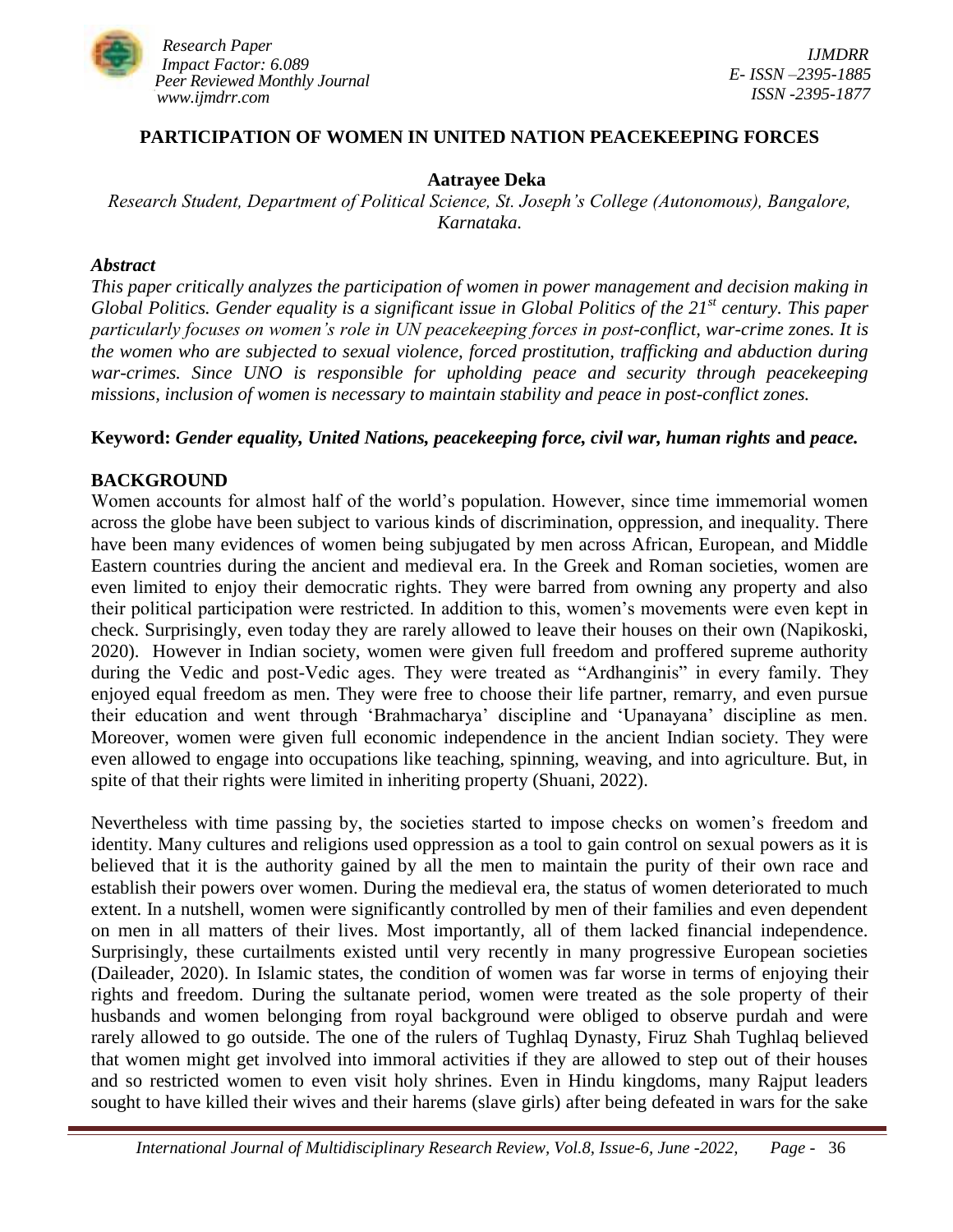

*Research Paper Impact Factor: 6.089 Peer Reviewed Monthly Journal www.ijmdrr.com*

*IJMDRR E- ISSN –2395-1885 ISSN -2395-1877*

of securing their honour. Since then, women were treated as an icon of wealth in the society. During wars, women from the defeated enemy were distributed to the triumphant army as war booty. In addition to this, several practices like Sati pratha, and Baal Vivah (Child marriages) were quite prominent in the Indian society since medieval era. However, women belonging to nobility enjoyed few freedoms like pursuing education, dancing, and singing along with practicing few sporting activities like swordplay, horse riding, etc,. Moreover, there are many commendable women rulers like Rani Manikarnika, Razia Sultana, and Ahilyabai Holkar who made a mark in the Indian history for their bravery and ruled their kingdoms as magnificently as any other men ruler (Dawn, 2022).

In the present times, women have made a space of their own and are still struggling to make an identity throughout the world. Even today in many Asian and African societies, women are denied their right to access education, healthcare facilities, employment opportunities, and political participation. As per the studies conducted by the United Nations, women accounts for more than two-third of the total world"s illiterate population. Around 80 percent of the world"s total refugee population are women, and women own only 1 per cent of the world's resource and earn a small part  $(1/10<sup>th</sup>)$  of the world's income. In general, women all over the world face some form of domination, humiliation and identity crisis in all fields. Starting from family level, women"s opinions have little to no weight, and men are the sole incharge of all decisions. Majority of women suffer from malnutrition, poverty and poor health. In spite of this, there have been witnessed some progressive changes since the Second World War in empowering women worldwide. The period of 1960s and 1970s observed women coming out of their houses for meeting economic necessities in the United States of America. This marked the development in the status of women in society. Followed by this, women further started participating in politics in masses and formed organisations like the National Organization for Women (NOW). As a matter of fact, in Nordic countries, women started occupying significant positions in political offices. Accordingly, women"s voices are recognised and well-heard at every level, starting from running a family to governing a nation (Srivastava, 2019). Even in a developing country like India, women like Indira Gandhi, Sushma Swaraj, Sonia Gandhi, and Jayalalitha worked hard to change the past oppressive dynamics of the country with their skills and judgements.

## **Women's Movement: Empowerment**

The period of  $19<sup>th</sup>$  century and early  $20<sup>th</sup>$  century witnessed the 'first wave of feminism' in the US that focussed on the legal rights of women, particularly the right to vote. During the 1960s and 1970s, women in the US fought for equal rights and opportunities, and greater personnel freedom which later came to be known as the "second wave of feminism", popularly regarded as the "women"s liberation movement". It basically focussed on the overall experience of women in every field including politics, work, family and sexuality (Burkett, 2022).

After the Second World War, the conditions of women in developed countries changed drastically. Women"s lives were not restricted to household chores but with the growth of service sectors it opened several employment opportunities for women as well. Though this improved their socio-economic status of women in the society, but they still suffered a lot in terms of cultural attitudes and legal precedents. One of the most notable works by the French author Simone de Beauvoir, the Second Sex (French: Le Deuxième Sexe) was published in the year 1949. This book raised feminist consciousness by stressing that liberation for women was liberation for men too. Another remarkable work by Betty Friedan, The Feminine Mystique, published in 1963 is considered to be the first public indication that change was approaching. In her book, Betty discussed about the problem that "lay buried, unspoken" in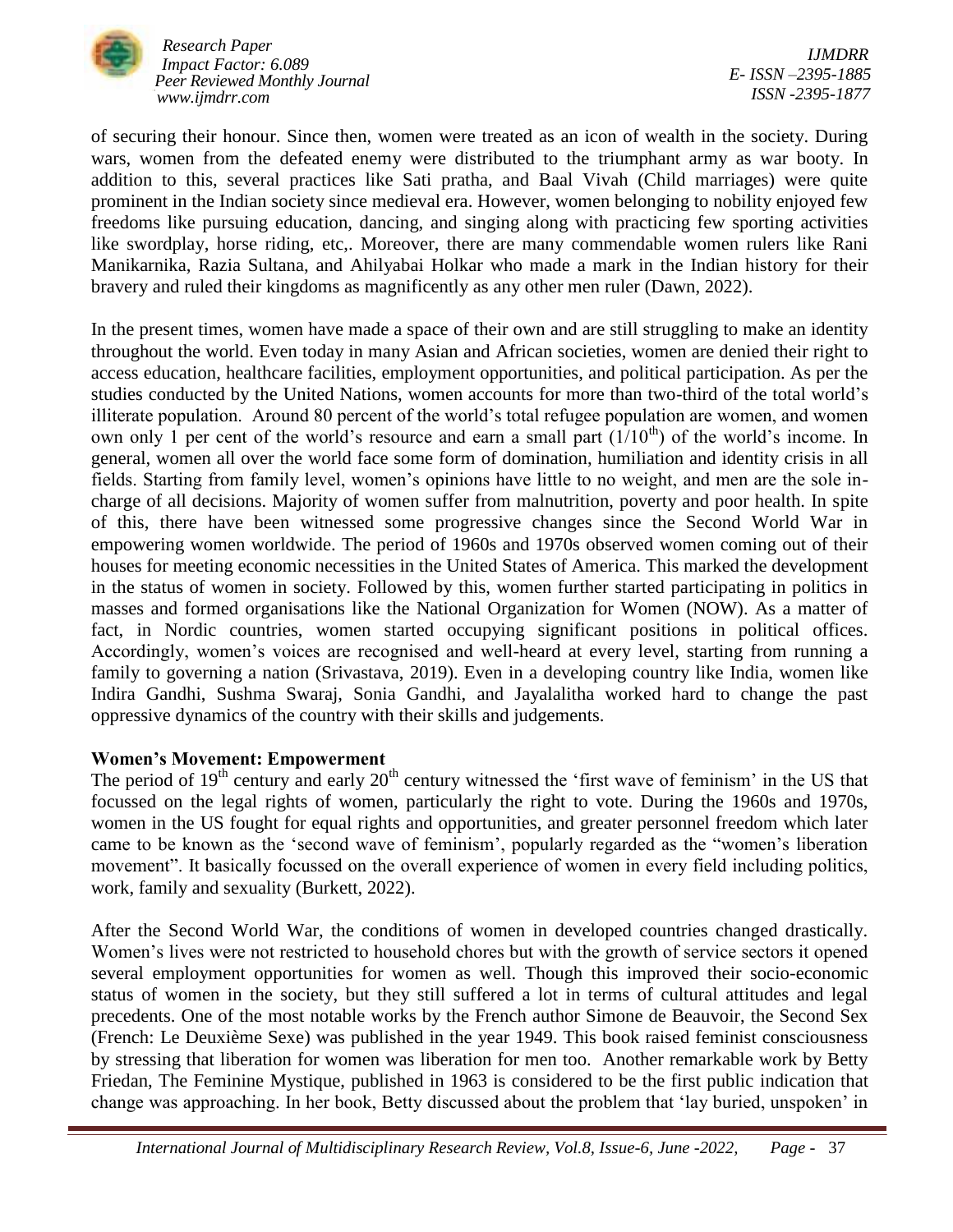

*Research Paper Impact Factor: 6.089 Peer Reviewed Monthly Journal www.ijmdrr.com*

*IJMDRR E- ISSN –2395-1885 ISSN -2395-1877*

the mind of the suburban housewife. Betty spoke about how these women are socially conditioned to recognize their own desperation. This book impacted the lives of huge masses of women and encouraged them to come out for the four walls and join the government as leaders and representatives. They fought for equal pay for equal work pointing towards the issues of discrimination faced by women in workplace based on gender. As a result of this, the National Organisation for Women (NOW), a national pressure group was formed in 1966. Though the organisation could not make it to the success list in the initial days, by the year 1967 it slowly started to progress (Burkett, 2022).

The feminist movement formally began in 1848 across the globe, which was a series of political campaigns for reforms against issues such as reproductive rights, domestic violence, and maternity leave, equal pay for equal work, women"s suffrage, sexual harassment and sexual violence. The fight for these rights varied from nation to nation and even from communities to communities based on the type of suppression women faced globally (Lumen, 2022).

Around the western corner, the feminist movement has gone through three waves- the first wave of feminism began in the  $19<sup>th</sup>$  and early  $20<sup>th</sup>$  century which focused on the legal rights, primarily on achieving women"s suffrage. The first wave observed a remarkable link between slavery abolition movement and the women's rights movement. Frederick Douglas played an instrumental role in both of these movements and she sternly believed that in order to attain equality both- men and women should work together. The second wave of feminism though thought to begin in the US in 1960s but later on spread to the other western countries as well. This one drew attention towards marital rape issues and domestic violence, establishment of rape crisis and battered women"s shelters, and changes in custody and divorce law. Further in 1960, the Food and Drug Administration accepted the combined oral contraceptive pills, which were made available in 1961. The third wave of feminism took shape in the early 1990s and the struggle is still continuing till present. It arose partially as a response to the failures of and backlashes faced against the second wave of feminism during the 1960w, "70s and "80s (Lumen, 2022).

# **Women in UN Peacekeeping Forces**

Convention on the Elimination of all forms of Discrimination Against Women (CEDAW)- 1979 and the United Nations Entity for Gender Equality and the Empowerment of Women, also known as UN Women- 2010 are the major initiatives taken by UN for the women across the world.

United Nation"s peace and security work is founded by the peacekeeping forces and through decades women"s participation has justifiably added success to it. Only 1 per cent of the deployed uniformed personnel were women back in the year 1993. In 2020, out of ninety-five thousand peacekeepers approximately, women add up to 4.8 per cent of military squadrons, 10.9 per cent of formed police units and 34 per cent of justice and corrections government-provided personnel in UN peacekeeping forces. The Security Council directed the United Nations Peacekeeping operations in order to implement the Security Council Resolutions on Women, Peace and Security across all peace activities. The first resolution by the Security Council known as Resolution 1325 (2000) acknowledged the inordinate and unique impact of armed conflict on women and girls, and recognized the contributions women and girls make in dispute or conflict prevention, peacekeeping, conflict resolution and peace building. Further, it highlighted the significance of equal and full participation of women and girls as active agents in peace and security. The nine consecutive resolutions on Women, Peace and Security viz. 1820, 1888, 1889, 1960, 2106, 2122, 2242, 2467 and 2493 that have been adopted since then,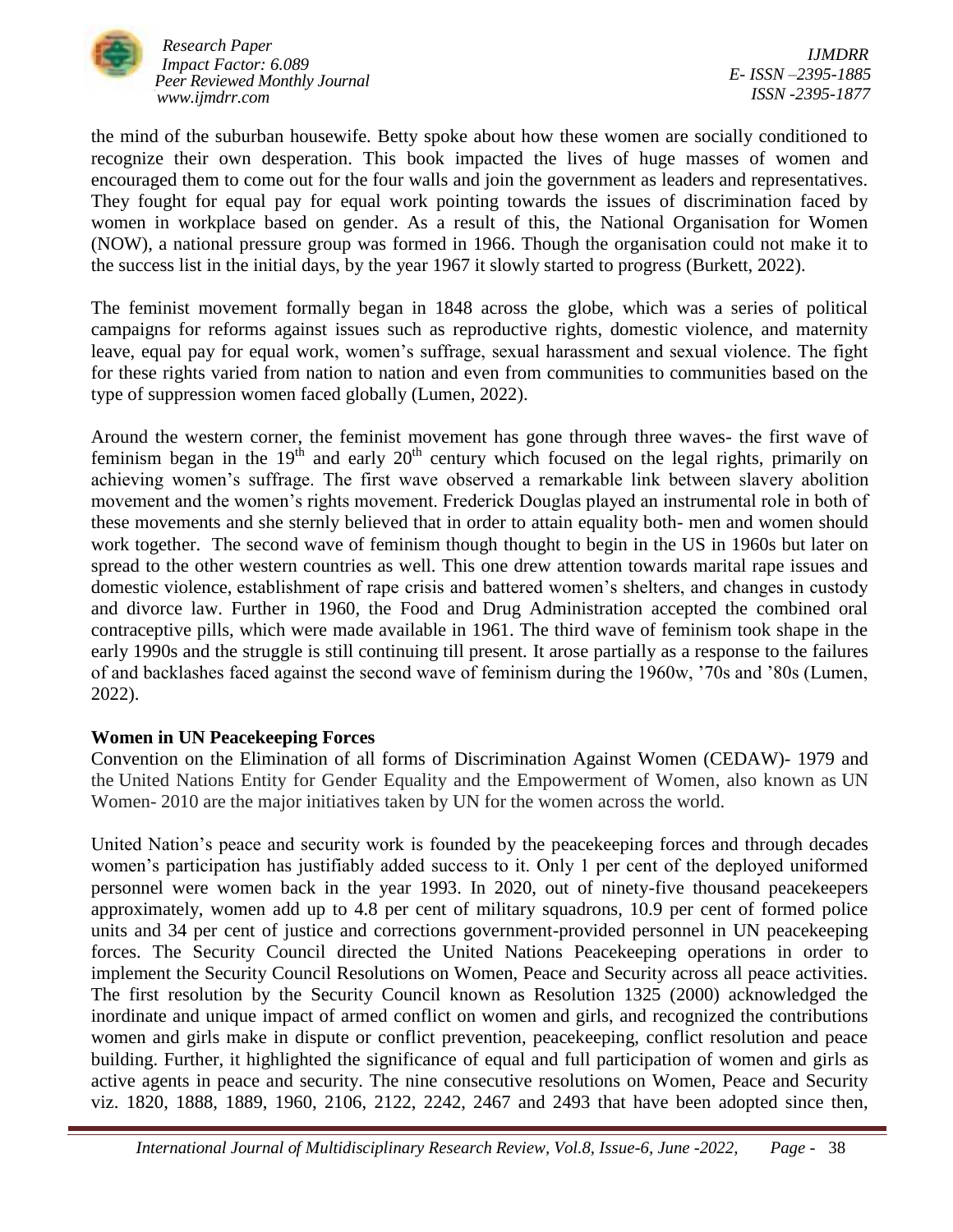

*Research Paper Impact Factor: 6.089 Peer Reviewed Monthly Journal www.ijmdrr.com*

*IJMDRR E- ISSN –2395-1885 ISSN -2395-1877*

emphasizes upon the importance of women"s leadership and meaningful participation in the prevention and resolution of conflicts, addressing the impact of sexual violence, promoting the development and use of measures and standards for monitoring the administration of women, peace and security mandates. Moreover, the resolutions also put emphasis on training and capacity building on gender equality, engaging with civil society more comprehensively and enabling an improved understanding of gender dynamics of conflict. The implementation of Women Peace and Security (WPS) priorities is a political commitment in the Secretary General"s Action for Peacekeeping (A4P) initiative claims that women"s full, equal and meaningful participation in peace processes and political solutions is essential for effective peacekeeping.

## **Role of Women's Participation in Un Peacekeeping Forces**

Since 1948, the UN peacekeeping forces have developed and are presently involved in various range of task, from its traditional role of monitoring ceasefire agreements and borders to carrying out wideranging multi-dimensional peacekeeping operations in some of the world"s most dangerous corners. Deployment of women as peacekeeping forces is one of the most contemplative steps taken by the UN. The overall peacekeeping performance has improved too much extent after the admission of women as peacekeepers. The deployment of women peacekeepers have not only provided greater access to different communities in the world but also helped in promoting human rights and protection of civilians. It has further encouraged more women to come forward to be a part of peace and political processes. The involvement of women as peacekeepers have led to a greater diversity and an extensive skillset to boost decision making, planning and results, leading to greater operational effectiveness and performance. Thus, their participation upgrades operations and performance. In addition to this, women as peacekeepers have better access to population, including women and children. For instance, by interrogating and supporting survivors of gender-based violence and violence against children, ensuing to generate critical information that would otherwise be difficult to reach. Furthermore, Heterogeneity in United Nations peacekeepers made engagement with all members of the communities possible. The involvement of women peacekeepers is crucial to build trust and confidence with local communities and help improving access and support for local women. For instance, by interacting with women in Afghanistan, their outlook and problems faced by them are loudly voiced. Their participation even helped to prevent and reduce conflict and confrontation. Diversity in UN peacekeeping aids to address the disproportionately negative effect that war zones has on the livelihood of women and children and bring new perspectives and solutions to the table by effectively addressing the wants of women in conflict and post-conflict settings, including those of women ex-combatants and child soldiers during the process of demobilizing and reintegration into civilian life. Lastly, women peacekeepers acts as powerful mentors and role models for women and girls in post-conflict settings in the host community, setting examples for them to advocate for their own rights and pursue non- traditional careers (UN Peacekeeping, 2022).

# **Conclusion**

Though the percentage of participation of women in UN peacekeeping forces is quite disappointing, however their impact is quite impressive and highly sound. It has been witnessed that during war zones women and children suffer the most. Women and girl child are the most vulnerable and are exploited in numerous ways from rapes, forced marriages, forced impregnation, indentured labour, and sexual servitude to the intentional spread of HIV/AIDS. Women in blue helmets have made a significant mark in saving this community from violence and rehabilitating them. They are responsible for making peace and choices, to possess critical perspectives on their situations and to organize collectively in response